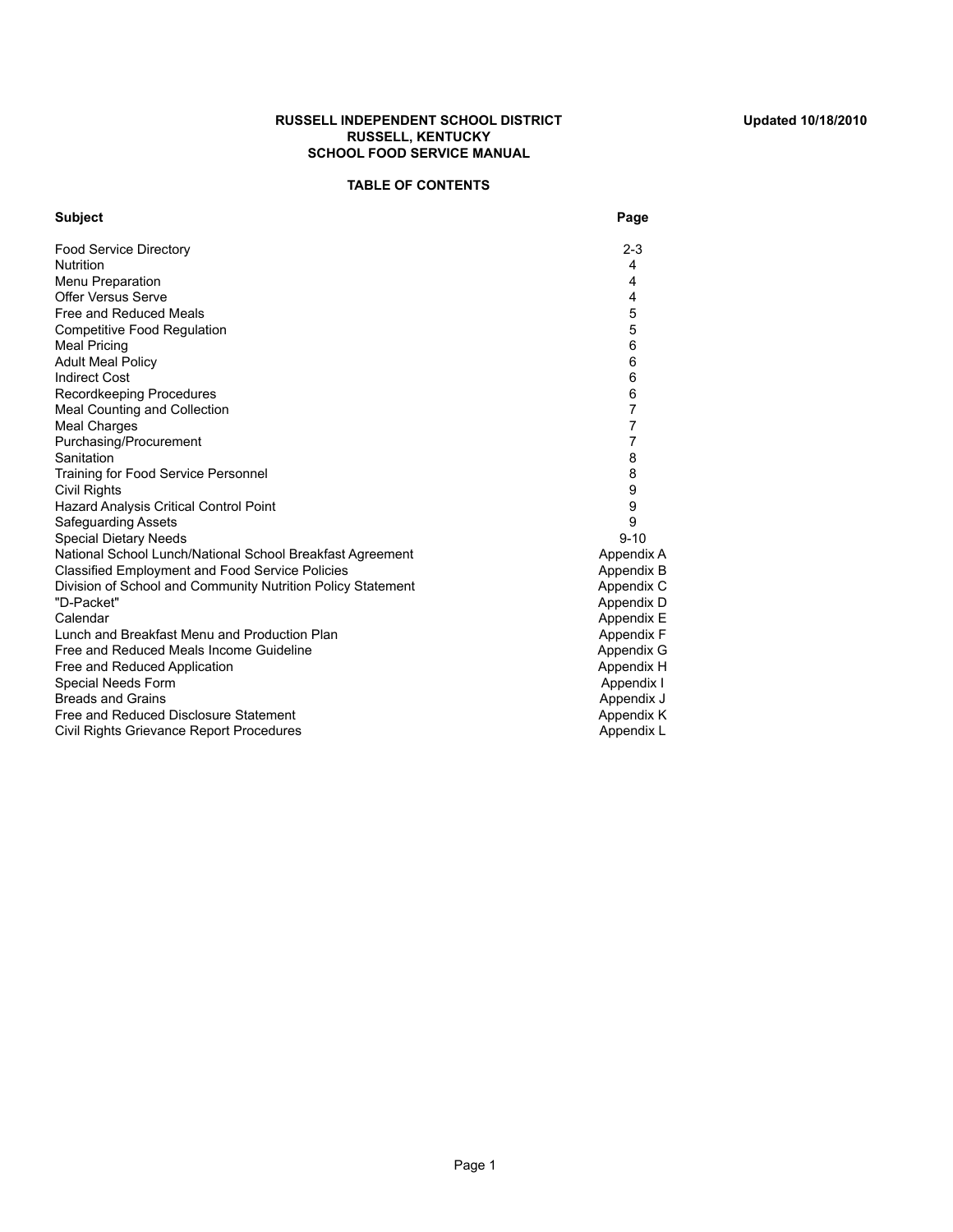# **FOOD SERVICE DIRECTORY**

Abby Blevins Cook Mary Johnson Cook Sandy Fleming Cook

| Dennis C. Chambers, CPA                                                                     |                                                           | School Food Service Director/Central Office<br>409 Belfont Street<br>Russell, Kentucky 41169<br>(606) 836-9679  |
|---------------------------------------------------------------------------------------------|-----------------------------------------------------------|-----------------------------------------------------------------------------------------------------------------|
| Rhonda Day                                                                                  |                                                           | School Food Service Administrative Assistant<br>409 Belfont Street<br>Russell, Kentucky 41169<br>(606) 836-9679 |
| <b>RUSSELL HIGH SCHOOL</b>                                                                  |                                                           | 709 Red Devil Lane<br>Russell, Kentucky 41169<br>(606) 836-9658                                                 |
| Linda Kiser<br>Ann Mefford<br>Jamie Cordle<br>Linda Rowe<br>Peggy Withrow<br>Caroline Black | Manager<br>Cook<br>Cook<br>Cook<br>Cook<br>Part-time Cook |                                                                                                                 |
| RUSSELL MIDDLE SCHOOL                                                                       |                                                           | 707 Red Devil Lane<br>Russell, Kentucky 41169<br>(606) 836-8135                                                 |
| <b>Carol Miller</b><br>Donita Dinkens<br>Janet Grizzle<br>Rose Humphrey<br>Angie Stevens    | Manager<br>Cook<br>Cook<br>Cook<br>Cook                   |                                                                                                                 |
|                                                                                             | RUSSELL-McDOWELL INTERMEDIATE SCHOOL                      | 1900 Long Street<br>Flatwoods, Kentucky 41139<br>(606) 836-8186                                                 |
| Nancy Hayes                                                                                 | Manager                                                   |                                                                                                                 |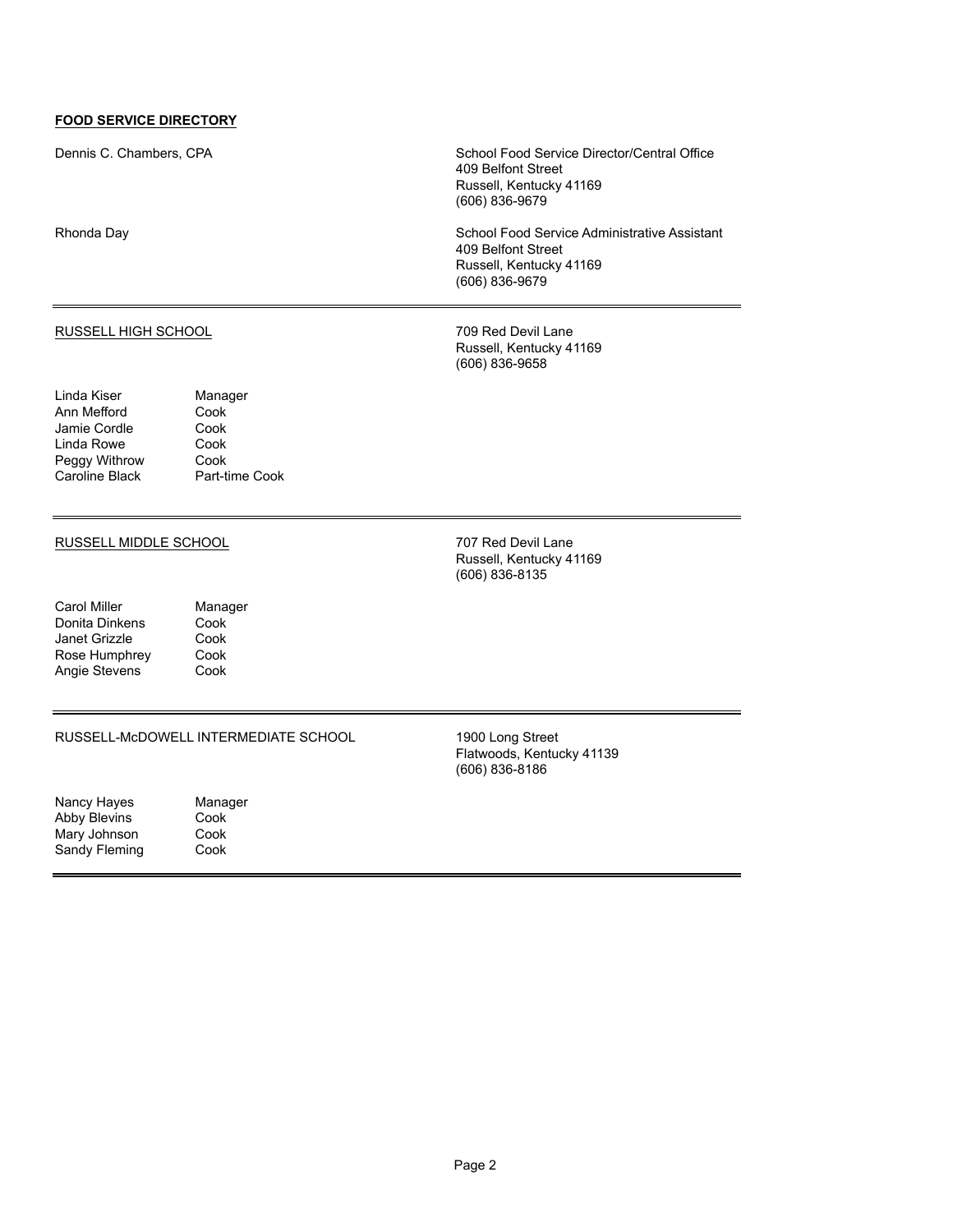# RUSSELL PRIMARY SCHOOL

| Wesalene Barker      | Manager |
|----------------------|---------|
| <b>Terri Brewer</b>  | Cook    |
| Susan Chapman        | Cook    |
| Mary Kiser           | Cook    |
| <b>Fave Potter</b>   | Cook    |
| Lea Anna Price       | Cook    |
| <b>Mandy Spencer</b> | Cook    |
|                      |         |

Russell, Kentucky 41169 (606) 836-0007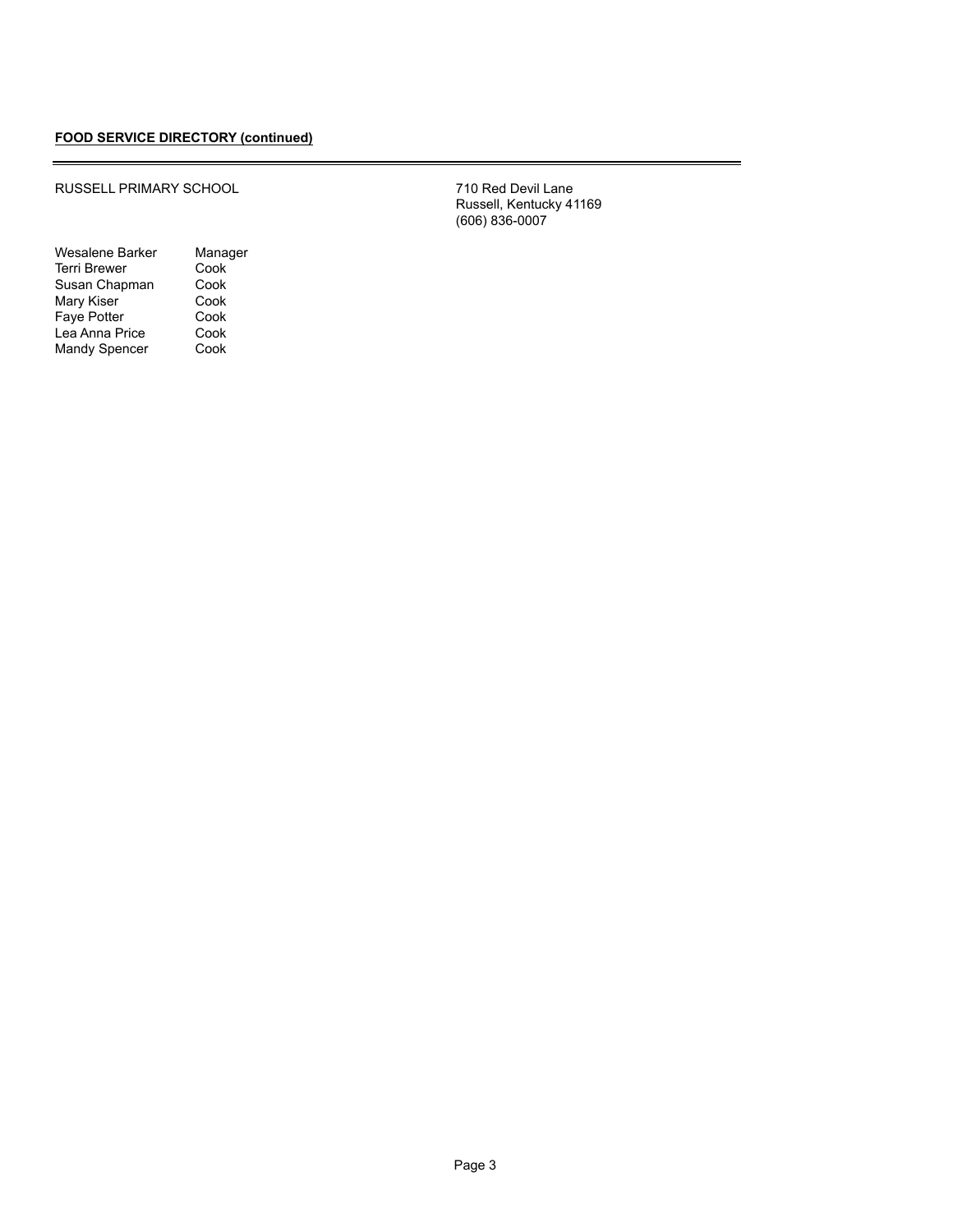## **NUTRITION**

 Nutrition standards for school lunch and breakfast will comply with Title 7, Volume 4, Chapter 2 of the United States Department of Agriculture's (USDA) Code of Federal Regulations and KRS 158 as amended. Lunch and breakfast servings will follow minimum requirements of nutrient and calorie levels in accordance with the regulation under foodbased menu planning. The nutritional value of the meals will be tested for compliance by averaging the menu nutrient values over a five consecutive-day period.

 Each five day period's average will limit total fat to thirty percent of calories and limit saturated fat to less than ten percent of calories. Menus will be prepared on a four week cycle basis with focus on a diet low in cholesterol and sodium, with plenty of vegetables, fruits, and grain products. Breads and grains will be prepared in accordance with the criteria developed in Appendix J. The following charts will indicate other minimum requirements in accordance with the regulation:

Grades K-

#### *School Breakfast:*

|               |                          |           | Grades K- |           |
|---------------|--------------------------|-----------|-----------|-----------|
|               |                          | Preschool | 12        |           |
|               | <b>Energy Allowances</b> | 388       | 554       |           |
|               | Protein (g)              | 5         | 10        |           |
|               | Calcium (mg)             | 200       | 257       |           |
|               | $lron$ (mg)              | 2.5       | 3         |           |
|               | Vitamin A (RE)           | 113       | 197       |           |
|               | Vitamin C (mg)           | 11        | 13        |           |
|               |                          |           | Grades K- | Grades 7- |
| School Lunch: |                          | Preschool | 6         | 12        |
|               | <b>Energy Allowances</b> | 517       | 664       | 825       |
|               | Protein (g)              |           | 10        | 16        |
|               | Calcium (mg)             | 267       | 286       | 400       |
|               | $lron$ (mg)              | 3.3       | 3.5       | 4.5       |
|               | Vitamin A (RE)           | 150       | 224       | 300       |
|               | Vitamin C (mg)           | 14        | 15        | 18        |
|               |                          |           |           |           |

Each menu will be analyzed to show compliance over the five-day average.

# **MENU PREPARATION**

 Menus will be prepared in accordance with nutritional standards as discussed previously. Menus will be prepared by the manager for their school. Each menu will be approved by the School Food Service Director (SFSD). Discrepancies in the "like" menus will also be considered and approved by the SFSD as needed.

 Each menu selection will contain a reimbursable (eligible for Federal cash assistance) lunch or breakfast. Each lunch will have at least five menu items: milk, meat or meat alternate, two servings of vegetables or fruit or both, and a grain or bread item. Each breakfast will have at least four menu items: milk, fruit or vegetable (or full-strength fruit or vegetable juice), two servings of grain/bread, meat/meat alternate, or one from each.

 Menus will be prepared on a cyclical basis as determined by the SFSD. The *Traditional Food Based Menu Pattern* will be followed in the development of daily menus and servings (see Appendix F). Menus will be prepared with initial consideration given to use of USDA commodities. Menus will be prepared at all schools of the District with the minimum quantities of grades 4-12 section of the Menu and Production Plan.

 Parents of students with special feeding or dietary needs will complete a Special Needs form (see Appendix I). This form will be maintained by the cafeteria manager. The form must be signed by the parent or guardian, and physician of the child.

#### **OFFER VERSUS SERVE**

 All grade levels, except for the preschool program, will participate in offer versus serve. Under this plan, each student may decline two of the five provided menu items of an offered lunch, and up to one of the four breakfast items offered. The price of a reimbursable lunch or breakfast will not be affected if a student declines food items or accepts smaller portions. The preschool age students will receive all items offered in a given menu.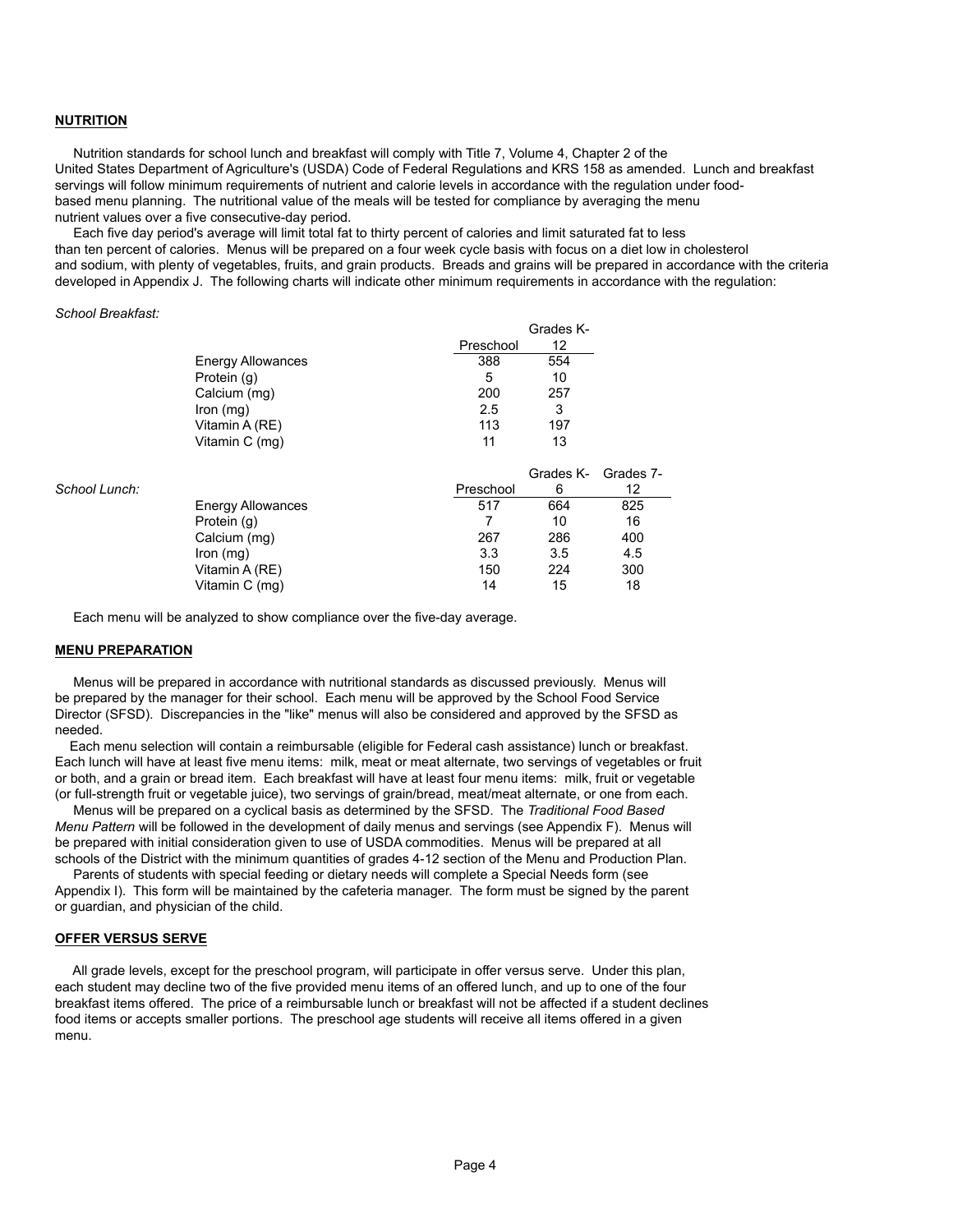## **FREE AND REDUCED MEALS**

 Free and Reduced priced meals will be determined in accordance with Federal income guidelines as provided annually. Information letters will be distributed at the beginning of each school year to all households of the District. The District will use a Household Application, in which one application may be prepared for all the eligible children of each household. The applications will be prepared and maintained at the Central Office by the SFSD.

 The applications on file as of the first operating day of October will be subject to income verification. The sampling will be selected at random to acquire the appropriate number of applications as required by regulation. Each family will have ten working days to submit any requested income documentation. Any household that fails to submit written, dated, and current requested income formation by the specified date, or that submits information that does not support the initial determination of eligibility will be sent a notice of adverse action (change in status). The notice will include all the required items in the standard termination or reduction notice. The household will also be given ten calendar days' advance notice of the termination or reduction of their benefits. The verification process will be completed by February 15 of each year.

 Each cafeteria manager will maintain a listing of free and reduced students that is current. The identity of free and reduced status will remain confidential, with exceptions: 1) Names and status may be disclosed to persons directly connected with the administration or enforcement of Federal education programs or State programs administered by the District; 2) All eligibility information may be disclosed to persons directly connected with the administration or enforcement of the programs authorized under the NSLA or Child Nutrition Act of 1966, which includes the school Lucian and school breakfast programs; and 3) Any information that identifies a particular student may be given, with prior consent, to Federal health programs or local health and education programs or activities.

 The National School Act and Title 7 of the Code of Federal Regulations places limits on the circumstances under which a State agency or local school district may, without parental consent, disclose the fact that an individual student is a member of a household that is approved for free or reduced price meals. Local Education Authorities may disclose children's free and reduced price meal eligibility information to programs, activities and inviduals that are specifically authorized access under the NSLA. Disclosure is always an option, not a requirement.

 The District is responsible for makin g the free and reduced price meal eligibility determination and makes the decision on whether or not children's information will be disclosed. The School Food Service Director has the authority to determine who may or may not have access to this information.

 The Superintendent, principals, counselors, family resource center, teacher and other local staff can be given aggregate data about a school or school district but nothing more without parental consent. Aggregate data does not identify individual children.

 Persons directly connected with the administration or enforcement of certain programs or activities are permitted to have access to chidren's eligibility information. These programs include Federal education programs, a State health or education program administered by the State or local educational agency (other than a program carried out under Title XIX or XXI of the Social Security Act), or a Federal, State, or local means-tested nutrition program with eligibility standars comparable to the school lunch program. There must be a legitimate need to know to provide a service or carry out an authorized activity for that entity to be eligible to receive that information.

 Disclosure of name and status may be given to persons who are directly connected to the administration or enforcement of the National Assessment of Educational Progress (NAEP). Additionally, disclosure to persons directly connected with the administration or enforcement of State educational assessment programs to the extent that the State assessment is part of the NAEP or the assessment program is established at the State, not local, level. Other State education programs also are eligible to have access to names and status without parental consent, but the program must be established at the State, not local, level.

Parental consent is required for disclosure to a local education program.

 Access is not routine. There must be a "need to know" for legitimate purposes. Appendix K has an example of the Free and Reduced Disclosure Statement that each eligible person will sign to accept the terms of use of status.

#### **COMPETITIVE FOOD REGULATION**

 According to 7 CFR 210.11 and 702 KAR 6:090, a competitive food is any food sold in competition with the District's food service program: "The sale or serving of any food or beverage item to students in competition with the School Breakfast Program or the National School Lunch Program shall be prohibited on the school campus during the school day until one-half (1/2) hour after the close of the last lunch serving period".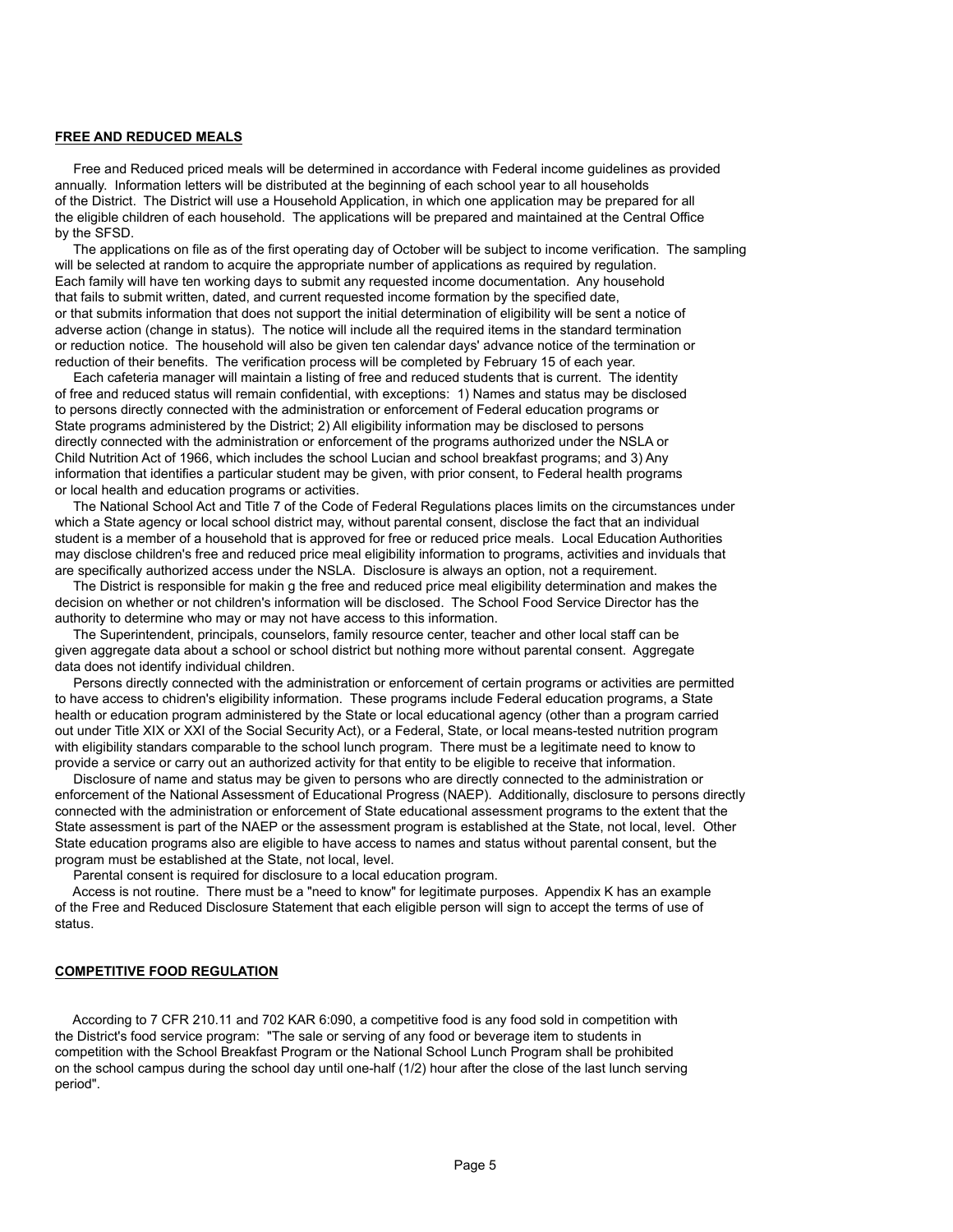# **MEAL PRICING**

 Meal pricing for lunch and breakfast will be reviewed and set by the Board of Education as necessary. Meal pricing for reimbursable meals is as follows:

|               |                 | Lunch |      | <b>Breakfast</b> |      |
|---------------|-----------------|-------|------|------------------|------|
| Student:      | Paid:           |       |      |                  |      |
|               | Elementary      | \$    | 1.50 | S                | 1.00 |
|               | Middle and High | \$    | 1.75 | \$               | 1.00 |
|               | Reduced         | \$    | 0.40 | \$               | 0.30 |
|               |                 |       |      |                  |      |
| Adult         |                 | S     | 2.25 | S                | 1.25 |
| Adult Visitor |                 | \$    | 3.00 | \$               | 1.25 |

 Ala carte pricing will be determined upon review by the cafeteria manager and approved by the SFSD on a per school basis.

# **ADULT MEAL POLICY**

 Program adults may, at the discretion of the local board of education, receive meals at no cost. Program adults are those individuals who are assigned to work full-time in the food service operation and whose salaries are paid entirely from food service funds. Part-time employees and substitute employees assigned to work in the food service program whose salaries are paid entirely from food serivce funds may also receive a meal at no cost. The Russell Independent Board of Education allows certain non-program adults to receive a meal at no cost. The Board must offset the loss of revenue to the food service program. Sufficient documentation of costs and offsets must be maintained for CRE and audit purposes. Non-program adults are defined as those employees who provide a service to the food service operation (such as custodians, cafeteria aides and district maintenance).

# **INDIRECT COST**

 The Russell Independent Board of Education requires the food service program to pay indirect cost to the General Fund. The amount of payment will be equivalent to the total of the non-program adult meals for each month, never to exceed the indirect cost calculation on Form D-9A.

#### **RECORDKEEPING PROCEDURES**

 The cafeteria manager will be responsible for preparation of daily and monthly records as required by the Kentucky Department of Education and the USDA (see Appendix B, policy 7.14 for listing of financial reports required and Appendix D for examples of the reports). The monthly D-12 form will be prepared at the school level and consolidated at the Central Office by the Administrative Assistant, and then submitted to KDE for reimbursement. All required monthly forms are due in the Central Office by the tenth of each month.

 Cafeteria managers will maintain daily production records, which will include the number of portions planned, size of the portions, amount prepared, leftovers, extra sales, etc. The records will be maintained at the cafeteria and are subject to review by the SFSD and KDE.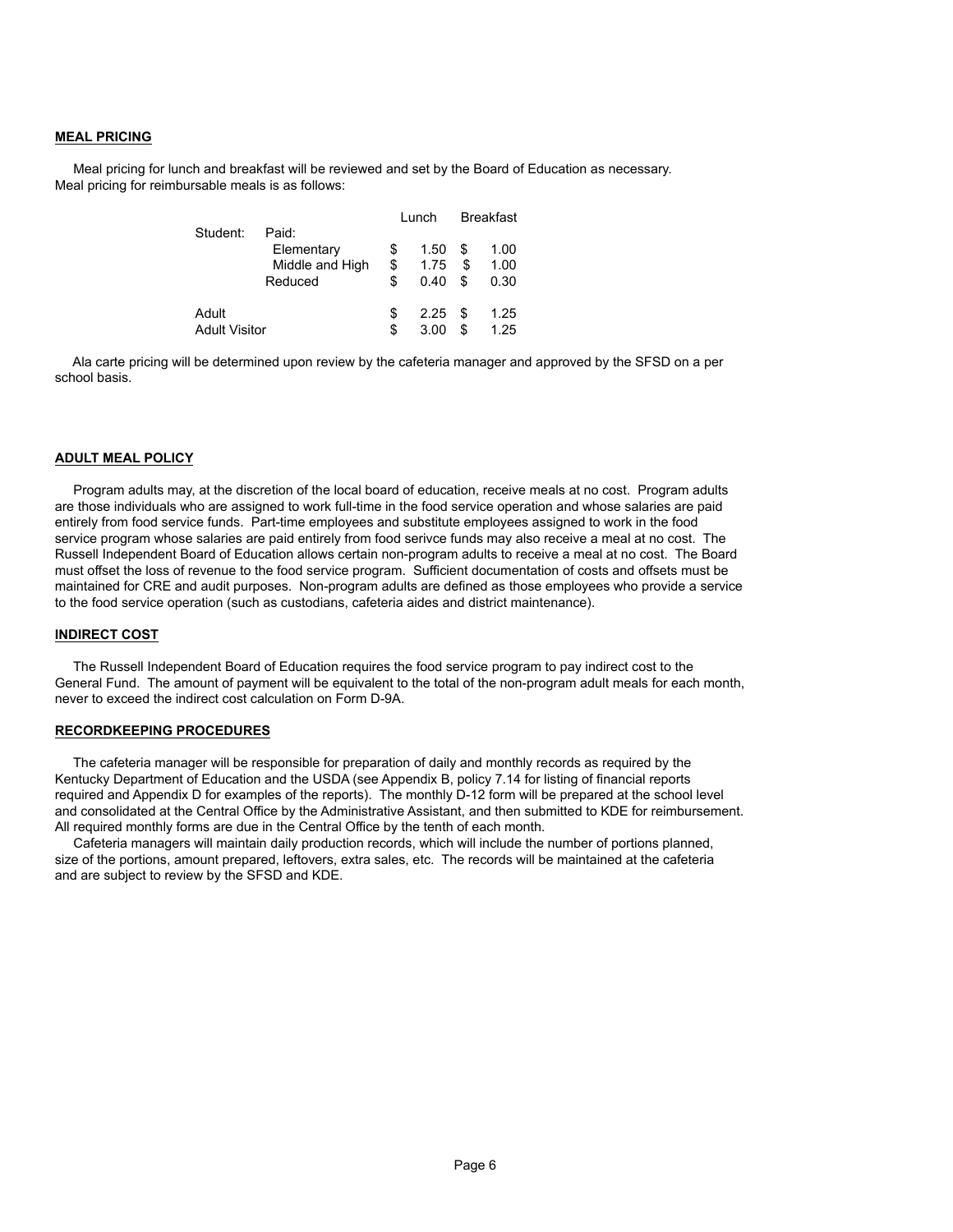## **Meal Counting and Collection**

 The collection process is the most critical component of our meal count system. The person serving as cashier must be completely knowledgeable of meal pattern and reimbursement requirements. Also, the cashier must have a complete understanding of the free and reduced price policies, in addition to normal pricing guidelines.

 The cashier should NEVER adjust the meal counts to correspond to the cash collected. Small differences may occur for various reasons, but they must not be covered up by adjusting count totals to the cash-on-hand. Outages should be documented on the daily count and reconciliation report. Excessive or consistent outages are subject to review by the SFSD.

 Collection procedures should ensure that no child is overly identified as the recipient of a free or reduced price meal, that an accurate count is made on a daily basis, and that collections will permit an accurate reconciliation. Applications for free and reduced meals will be approved and maintained at the Central Office. Each direct certified student will be retrieved and maintained by the Food Service director or Assistant. The roster and free and reduced is maintained current on a daily basis.

 The District will use an automated point-of-service program to aid in collection and reporting efforts. Lunchbox is the system that tracks all enrolled students, as well as adults, that obtain a meal from one of our cafeterias. Each student is given an identification number. The number will be used in order to make a transaction with the cashier. The system identifies for the cashier the amount of advance payments or free and reduced status of a student. The free and reduced identification is known solely by the cashier. The system monitors and prevents duplicate meal "purchases" from separate lines by free and reduced students. The system records all purchases made and produces the required daily and monthly reports. The point of sale will occur at a cashier stand at the end of a food line. The point of service system will maintain all sales by category by school, by day. Each point of sale station will have an up-to-date roster. Hard copies of the elibility status of the student will also be maintained. Non-reimbursable meals will be recorded as ala carte at the point of service. Visiting or new students are documented manually and recorded as visiting at the point of sale. New students are to be input into Infinite Campus immediately by the attendance clerk in order to allowproper documentation of the student in the meal collection program.

 Traditional menu planning will be recognized. Offer versus serve will be recognized at all buildings, save for preschool. Reports will be maintained by the Lunchbox system and printed daily in order to ensure a proper claim is made each month with Division of Nutrition and Health Services. Monthly edit checks are performed and reviewed daily.

 Students may prepay meal purchases. The prepayment will be received by the cafeteria manager and recorded and monitored by Lunchbox. Prepayments will be deposited on the day received. Payments may also be made via the web. Links to the sites are located on the District webpage.

 Cash collected will be counted by two persons and prepared for deposit. Deposits will be made at the Russell branch of City National on a daily basis. Deposits on the last day of each month must be made prior to the bank's closing time for posting on that day.

 On site monitor reviews are completed by February 1st. Meal counts are reviewed for accuracy and the D-12 is dually signed daily by staff. The edit check is reviewed daily by the cafeteria manager.

# **MEAL CHARGES**

Charges for lunch or breakfast will adhere to the following:

- 1. No charges will be allowed for ala carte items or snacks.
- 2. Principals will send out letters monthly for all charges.
- 3. The Superintendent and School Food Service Director will be involved in directly contacting excessive balance accounts.

#### **PURCHASING/PROCUREMENT**

 Cafeteria managers will be responsible for ordering all food products on a weekly basis (decentralized). All invoices will be signed as approved for payment by the cafeteria manager. The invoice will always be compared to the current bid price and to the amount shipped before payment is approved. Invoices will be submitted to the Central Office weekly for final approval by the SFSD before payment.

 Food items and equipment will be ordered from the bid list. If the item is not on the list, the cafeteria manager will obtain three price quotes (if possible) from separate vendors and consult with the SFSD prior to purchasing the item(s).

 The District will participate in the Kentucky Educational Development Corporation (KEDC) food bid consortium on an annual basis. The District follows the Model Procurement bid law under KRS 45A. Fixed, not escalation, clauses are recognized by the District.

 No employee of the District may place an order of an item from a vendor on bid at the bid price for personal use. No employee of the District may place an order of an item from a vendor on bid and have the item delivered to the cafeteria if the order is for personal use. If the employee conducts a transaction with a vendor on bid, the transaction must not be under any account of the Russell Independent Board of Education.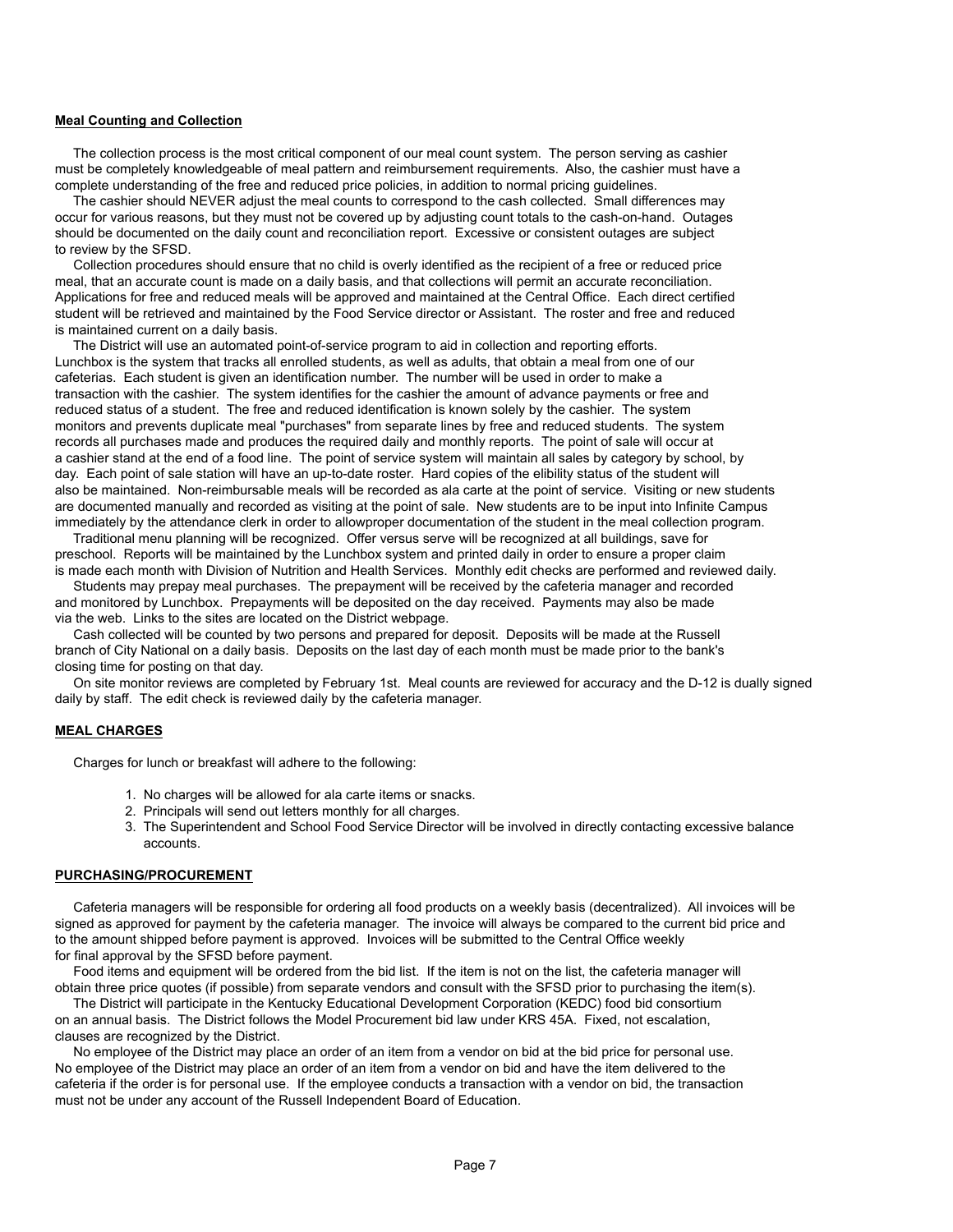# **SANITATION**

 Cafeteria managers will be responsible for the overall cleanliness and sanitation of the kitchen and storage areas. All kitchens will maintain an adequate quantity of cleaning materials which are suitable for use in food service areas. Cleaning supplies must be kept in an area away from foods. Managers must daily record the temperatures of freezers and coolers. Custodians will record the temperatures in the absence of the managers. A copy of the most recent health inspection report will be maintained at the school by the cafeteria manager. Proper precautions regarding appropriate food preparation, storage, and product date usage will be the responsibility of the manager.

# **TRAINING FOR FOOD SERVICE PERSONNEL**

 Training will be in compliance with 702 KAR 6:045. A person will not work, or be allowed to work, in a school kitchen unless physically and mentally able to do so safely and satisfactorily. Prior to initial employment in a school kitchen, an employee will: a) complete the beginning school nutrition personnel training course prescribed by the Kentucky Board of Education; and b) be issued a Kentucky school nutrition employee certificate by the chief state school officer, based upon evidence submitted to the Kentucky Department of Education, Division of Nutrition and Health Services, from a certified instructor that all training requirements have been fulfilled. The prescribed training course for certification of beginning school nutrition personnel will consist of the following instructional units and minimum instructional clock hours: (a) School food service rules and administrative regulations - one hour; b) Sanitation - one hour; c) Safety and first aid - one hour; d) Food preparation and merchandising - one hour;

e) Equipment use and care - one hour; f) Efficient use of resources - one hour; and g) Nutrition education -one hour. Those incumbent school nutrition personnel who voluntarily complete the beginning school nutrition personnel training course will also be issued a Kentucky school nutrition certificate.

 All certificate holders shall be required to renew their certificates annually by satisfactorily completing a minimum of four hours of in-service training conducted by a certified instructor and relevant to the curriculum established under the standards set forth in the aforementioned seven areas.

 A temporary school nutrition employee permit may be issued if it is necessary to initially employ an applicant on an emergency basis as a replacement or additional staff position. The permit shall be valid for only a forty day period. After this period, the employee must complete the previous stated requirements.

 A beginning substitute school nutrition employee may be issued a temporary permit valid for four work days from the date of employment. A substitute certificate will be issued upon completion of four hours of training in the the areas of: a) Equipment use and care; b) Safety and first aid; c) Sanitation and d) Food preparation and merchandising. Annual renewal of this certificate shall be based upon satisfactorily completing two hours of training in any of the seven areas listed.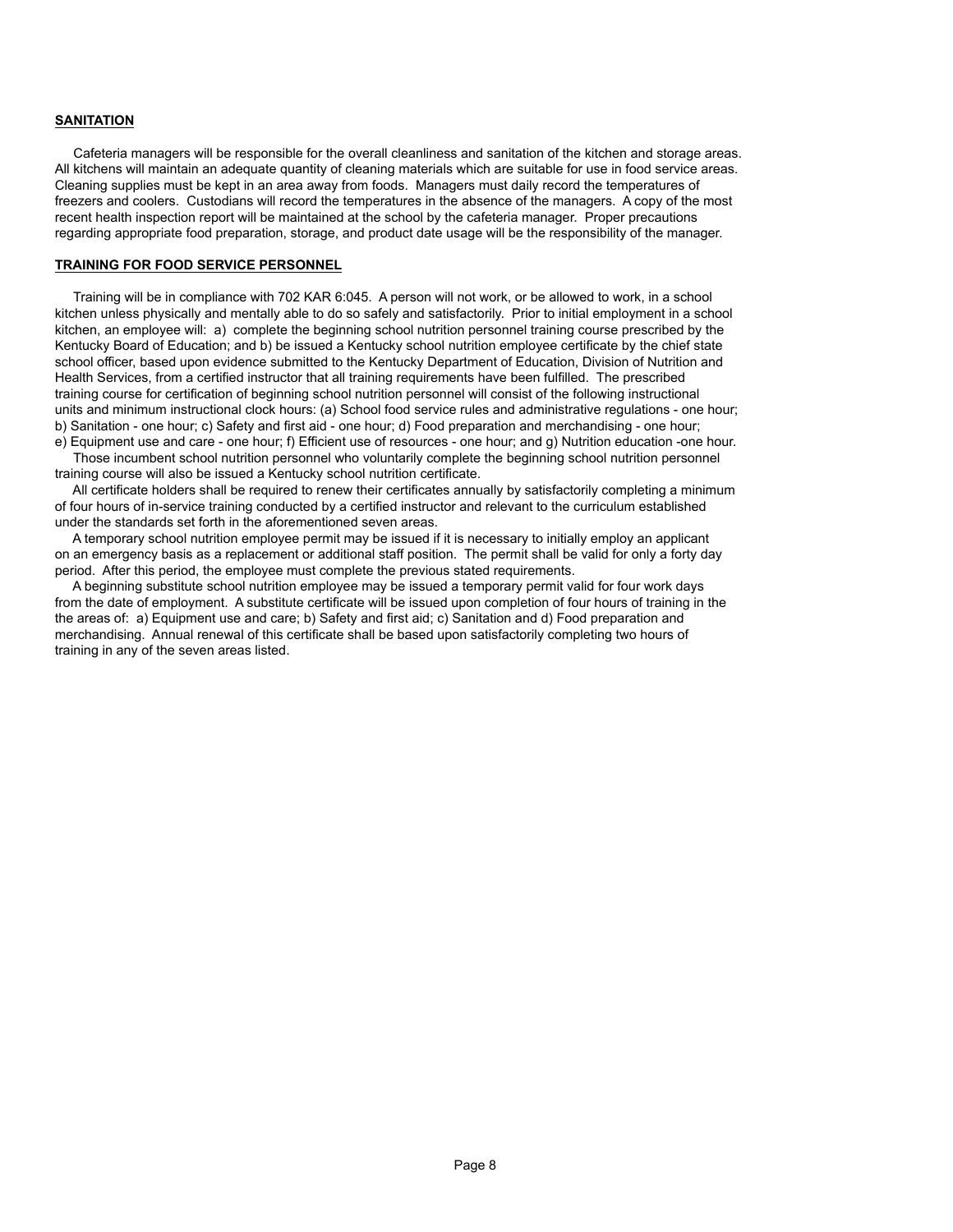## **CIVIL RIGHTS**

 In accordance with Federal law, and US Department of Agriculture policy, this institution is prohibited from discriminating on the basis of race, color, national origin, sex, age or disability. To file a complaint of discrimination write USDA, Director, Office of Civil Rights, 1400 Independence Avenue, SW, Washington, DC 20250-9410 or call (800) 795-3272 (voice) or (202) 720-6382 (TTY). USDA is an equal opportunity provider and employer.

 The Food Service Program provides a grievance procedure in the event any person believes he/she has been discriminated against and/or denied service on the basis of race, color, national origin, sex, age or disability in any program provided by the Russell Independent District. Forms for the procedure are in Appendix L of this manual.

 All complaints, written or verbal, alleging discrimination shall be processed within ninety days of receipt in the manner prescribed. Any person alleging discrimination has a right to file a complaint within one-hundred and eighty days of the alleged discriminatory action. Under special circumstances this time limit may be extended. All complaints, written or verbal, will be given to Anthony Thompson, the District's grievance officer. The complaint will be forwarded to the appropriate agencies. It is necessary that the information be sufficient to determine the appropriate individual or agency to which the complaint is directed, and to indicate the possibility of a violation. Anonymous complaints shall be handled as any other complaint.

 In the event that a complainant makes the allegation verbally or through a telephone conversation and refuses or is not inclined to place such allegations in writing, the person to whom the allegations are made shall write up the elements of the complaint for the complainant. Every effort will be made to have the complainant provide the following information:

- a. Name, address, telephone number, or means of contacting the complainant;
- b. The specific location and name of the entity delivering the program, service or benefit;
- c. The nature of the incident;
- d. The basis on which the complainant feels discrimination exists;
- e. The names, titles and addresses of the persons who may have knowledge of the discriminator action; and
- f. The date(s) during which the alleged discriminatory action occurred.

## **HAZARD ANALYSIS CRITICAL CONTROL POINT (HAACP)**

 Required by the child nutrition Reauthorization Act of 2004, a School Food Safety Program has been in adopted to provide food service safety in the preparation and service of each meal served. The program complies with any hazard analysis and critical control points system established by the USDA. The process approach to HAACP breaks down the basic process by determining the number of times the food flows through the temperature danger zone, 40-135 degrees Fahrenheit according the 2001 Food Code.

Food will be prepared and monitored in accordance with the following three flow systems:

- 1. Food preparation with No Cook Step
- 2. Food preparation for Cook and Serve
- 3. Food preparation for Cook, Chill and/or Re-heat and Serve

 In addition, the guidance assists in identifying related food safety programs, such as standard operating procedures, pest control, training, equipment maintenance, cleaning and sanitation. Health inspections are required for all cafeterias two times per year. The inspection report will be available upon request and posted on each serving line. A sample of all prepared meals will be properly identified and retained for a seven-day period. Thermometers will be calibrated weekly and documented.

All HAACP Standard Operating Procedures, Food Flow and Process documents, Monitoring Procedures and Reporting will be maintained in a separate manual in each cafeteria.

# **SAFEGUARDING ASSETS**

 Each cash drawer in every cafeteria will maintain \$50 change. Each drawer will be locked in the school safe or storage room daily. Each deposit will be dual counted. The signature of the counters will be documented daily on each Form D-12. Deposits will be made on a daily basis.

# **SPECIAL DIETARY NEEDS**

 Under Section 504 of the Rehabilitation Act of 1973, and the Americans with Disabilities Act (ADA) of 1990, a "person with a disability" means any person who has a physical or mental impairment which substantially limits one or more major life activities, has a record of such an impairment, or is regarded as having such an impairment. Major life activities covered by this definition include caring for one's self, eating, performing manual tasks, walking, seeing, hearing, speaking, breathing, learning and working.

categories and who, by reason thereof, needs special education and redet of services. The term child with a "disability" under Part B of the Individuals with Disabilities Education Act (IDEA) means a child evaluated in accordance with IDEA as having one or more of the recognized thirteen disability